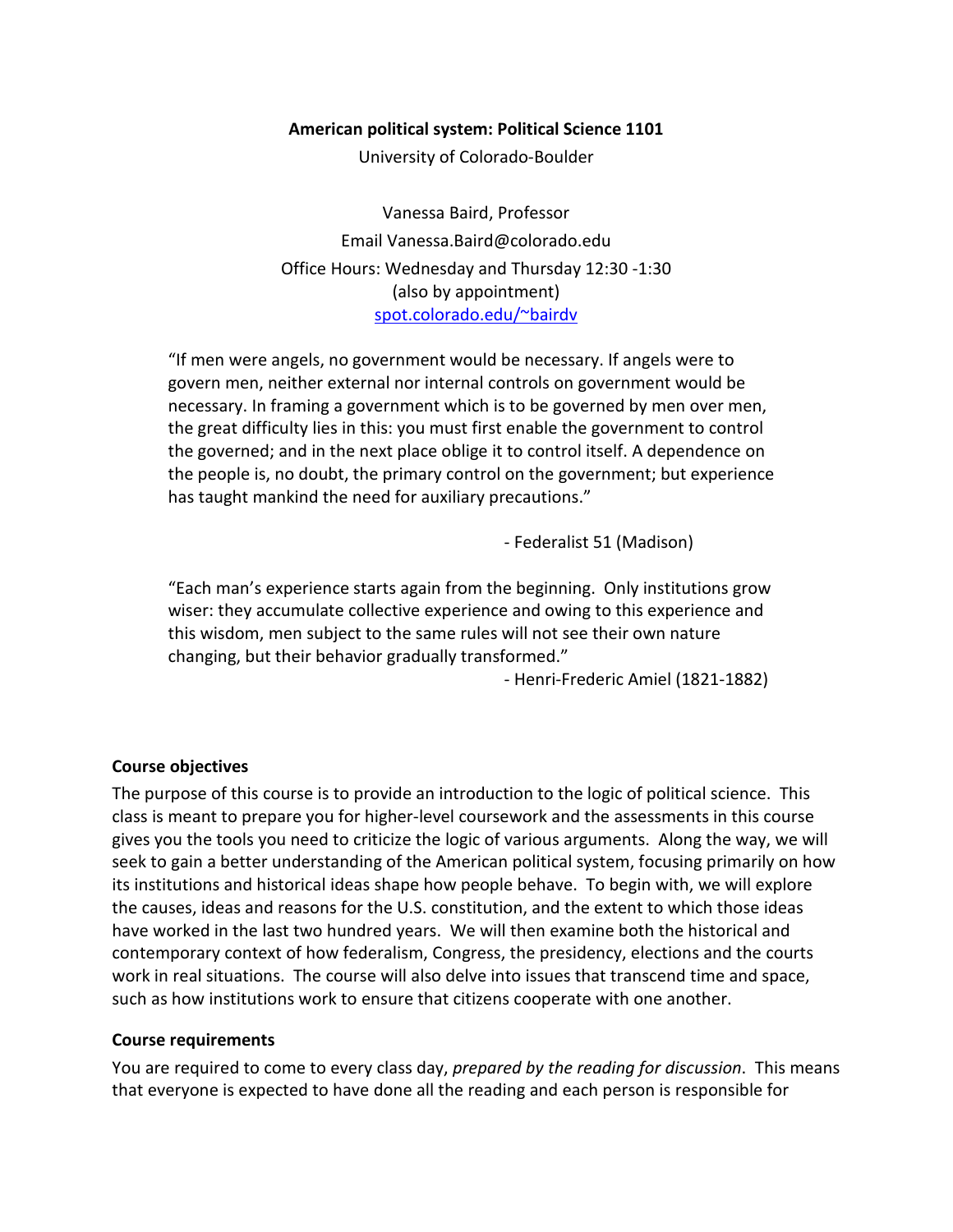sharing their unique understanding of the topics. Each person's contribution is highly valued and necessary for a successful seminar. For this reason, 15% of your grade will be composed of a combination of attendance and class participation. There are four in class quizzes and assignments that are each worth 5% of your grade. There are two exams: a midterm and a final, each worth 32.5% of your grade. Exams are based partially on the reading, some of which we will not discuss in class. They are also partially based on your understanding of our class lectures and discussions and will be an assessment on your understanding of the tools we use to create and criticize scholarly arguments.

# **Lectures are not in any way redundant of the reading. You will be expected to integrate what we learn in class with your reading.**

Incompletes are strongly discouraged by the College and are only given for non-academic reasons.

## **Required text**

The Logic of American Politics (any edition)

## **Academic honesty**

All the work you do in this course is expected to be your own. Absolutely no cheating or plagiarism (using someone else's words or ideas without proper citation) will be tolerated. Any cases of cheating or plagiarism will be reported to the Office of the Dean of Students. **If you cheat, you will fail the course.** Please review the University's policy regarding academic integrity:<http://www.colorado.edu/policies/acadinteg.html>

## **Disabilities accommodation**

The Americans with Disabilities Act of 1990 (ADA) provides protection from illegal discrimination for qualified individuals with disabilities. Students requesting instructional accommodations due to disabilities must arrange for such accommodation. Please review the University's services for such accommodations:

<http://www.colorado.edu/sacs/disabilityservices/index.html>

Note: You will be expected to behave professionally in this class. I will not tolerate disruptive behavior, including, but not limited to, reading newspapers, playing on your laptop conversing during lectures, insulting classmates or the instructor.

Make-up exams will not be given (unless there is a major and substantiated complication which prevents completion, and that determination will be made solely at the discretion of the instructor.)